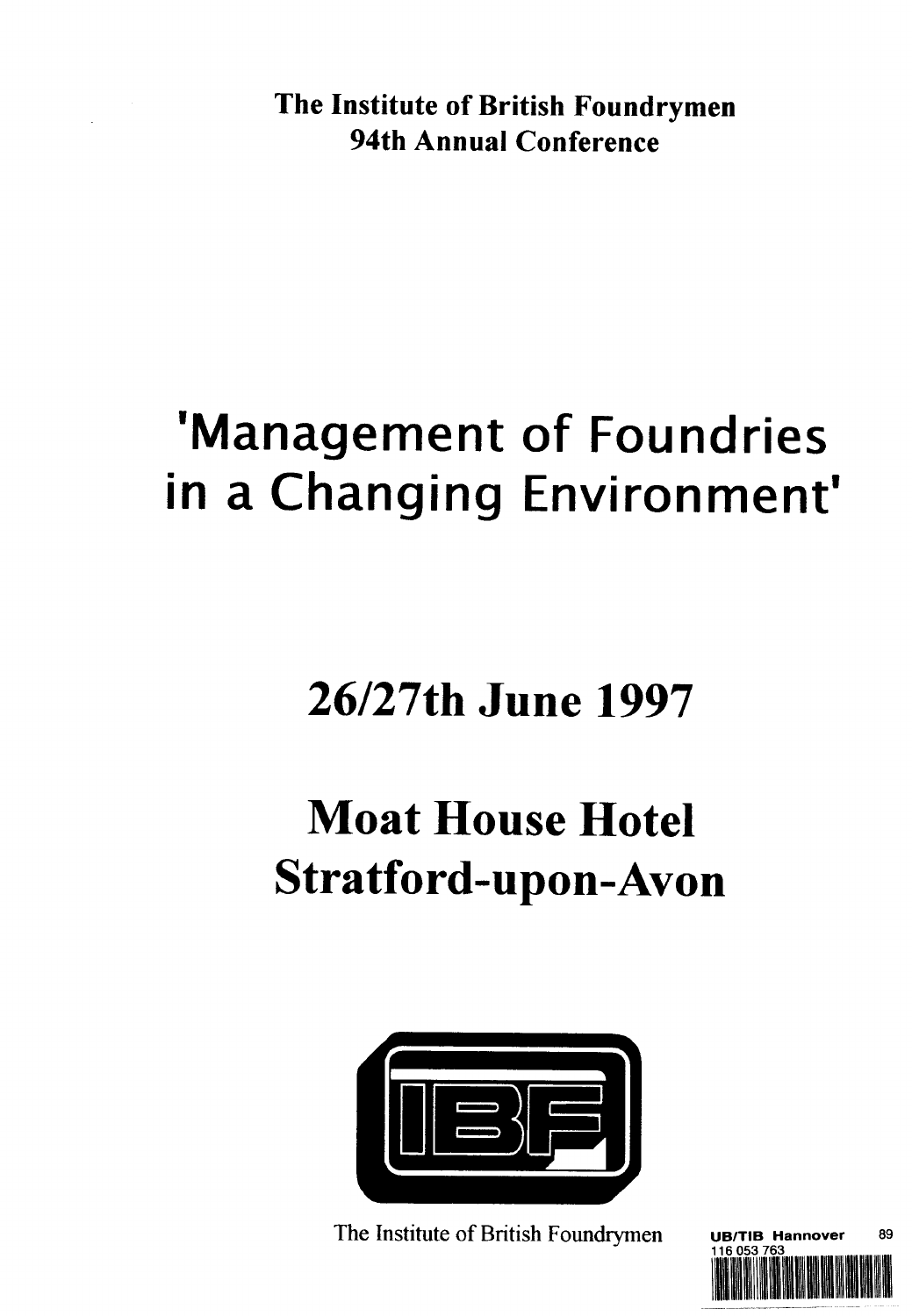### **Castcon '97**

The Institute of British Foundrymen's 94th Annual Conference

### **'Management of Foundries in a Changing Environment'**

26/27th June 1997 Moat House Hotel Stratford-upon-Avon

*The following is a listing of papers presented in these proceedings. 7 nose that were unm'ailable at the lime of going to press are not included.*

**( Session A** Waste Management Thursday 26th June 1997 **10.00 am - 11.30am Technology**

Sustainable development: The implications and opportunities for the foundry industry *Dr Allen C/egg, Loughborough University (UK)*

A report on the carrier programme for the recycling of ferrous wastes from within the foundry industry *John Sharp, Triplex Lloyd Pic (UK)*

**New Technology 14.15pm-15.45pm**

Use and application of real time shot control in pressure diecasting *Dan Lloyd, Buhler Limited (UK)*

Research  $\blacksquare$ 16.15pm - 17.15pm *J*

**(**

 $\bigg($ 

Major R & D activities at the Institute of Materials Engineering TU Brno - Serving to the foundry industry *Dr Milan Horacek, Dr Jaroslav Cech, Dr Jaromir Roucka, Dr Ludek Ptacek, Technical University Brno ((\*zech Republic)*

The Interactions between mould and metal during the solidification of cast iron *Markus Henkel, Siegfried Engler, Aachen University (Germany)* 

> UNIVERSITÄTSBIBLIOTHEK HANNOVER **TECHMISCHE** INFORMATIONSBIBLIOTHEK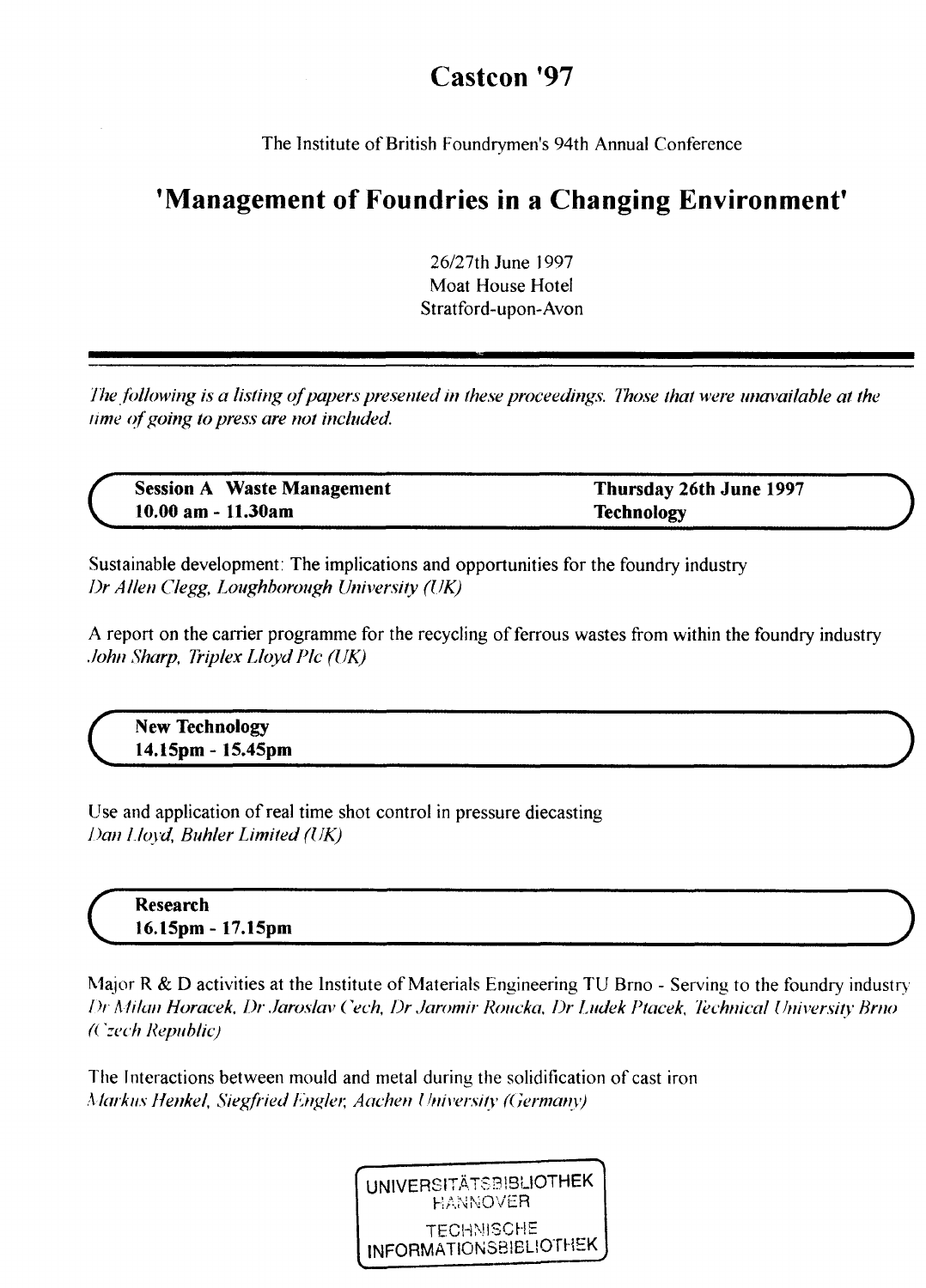#### **Session B Improving Productivity Management of Technology \ 10.00am - 11.30am** *J*

Rapid prototyping using the investment casting process *Jurgen Gabriel, Thyssen GussAG (Germany)*

The commercial production of MMC components *Paul Niskanen, Lanxide Performance Materials (USA)*

**Training A** and the contract of the contract of the contract of the contract of the contract of the contract of the contract of the contract of the contract of the contract of the contract of the contract of the contract 14.15pm - 15.45pm

**(**

**(**

**(**

Competitiveness, commitment and competence *Derek Lewis, sponsored by The Voya Kondic Foundry' Educational Trust (UK)*

Assessment as a basis for the development of foundry managers *Keith Robinson, Walton Churchill pic (UK)*

Czech foundry industry - State of art, training and education,  $R \& D$  activities *Dr Milan Horacek, Tech Univ Brno; Dr Tomas Elbel, TATA Koprivnice (Czech Republic)*

**Environment Management 16.15pm - 17.15pm**

Establishing an environmental management system to satisfy BS EN ISO14001:1996 in a foundry *Ron Lyon, Chronserve Management Systems (UK)*

Management of foundries in a changing environment *Angus Bishop, Airmaster Engineering Ltd (UK)*

| <b>Session A Application of Computer Technology</b> | Friday 27th June 1997 |
|-----------------------------------------------------|-----------------------|
| $9.30$ am - 11.30am                                 | <b>Technology</b>     |

14.15pm - 15.45pm - 15.45pm - 15.45pm - 15.45pm - 15.45pm - 15.45pm - 15.45pm - 15.45pm - 15.45pm - 15.45pm - 1<br>15.45pm - 15.45pm - 15.45pm - 15.45pm - 15.45pm - 15.45pm - 15.45pm - 15.45pm - 15.45pm - 15.45pm - 15.45pm -

Search of a new technology and its optimisation using an original numerical model *I'rantisekKavicka, Tech Univ Brno; Josef Stetina, Tech Univ Brno; Jav MKhodadadi, Tech Univ Auburn (USA)*

Casting process simulation, a practical tool for the foundryman<sup>9</sup> *Simon Olive, MAGMA GmbH (Germany)*

Cast-aid: A complementary partner to numerical modelling of casting simulation *Keith L Freddy, B Knight, D F Cowell &• TJMileman; Foundry Process Tech Group, Univ of Greenwich*